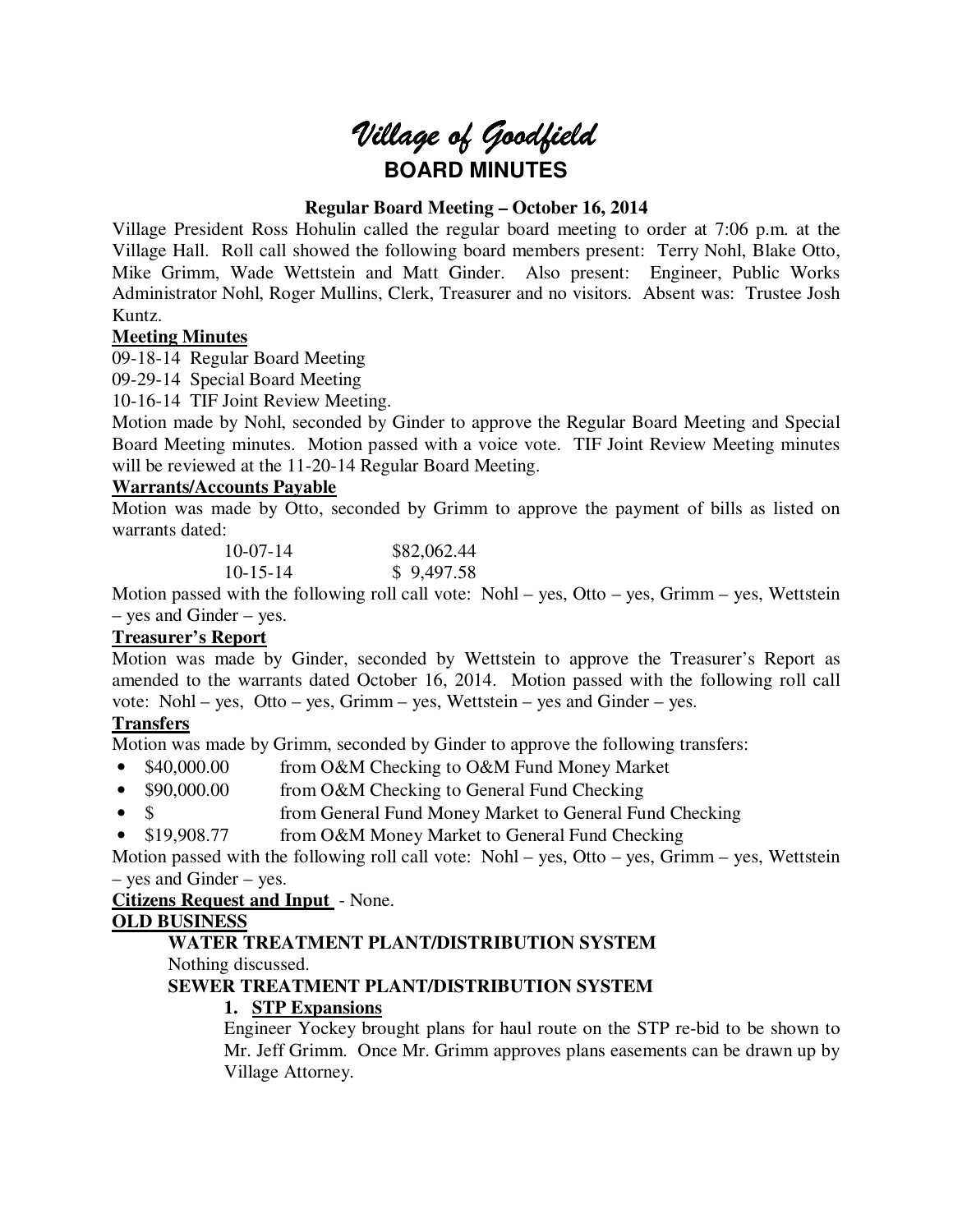## **2. Trunk Sewer Improvements – Clearing Brush**

Nothing discussed.

## **Payment of outstanding invoices upon request of Village Engineer**

None.

## **Goodfield Business Park**

Nothing discussed.

## **Park Path Connection to Bridle Ridge**

Waiting for fence to be installed. Curt Wiegand was supposed to start seeding yesterday.

# **Storm Siren**

Waiting for equipment.

## **Tractor and Equipment Purchase**

Tractor, flail mower and frontier blade are all here.

# **Appointments**

Nothing discussed.

## **Golf Cart Ordinance**

Police Chief Edwards would like the following changes made to golf cart ordinance:

- 1. Release & waiver should be prepared by Village Attorney
- 2. Renewal should be on fiscal year not calendar year
- 3. Inspections when a permit is obtained the person will get a copy of the requirements. It is their responsibility to meet the requirements.
- 4. Fees  $$25 \text{ }1^{\text{st}}$$  year and then following years \$15
- 5. Sticker should be applied to the middle of the triangular slow moving vehicle sign on the back of the golf cart to be visible to police.

Attorney Ierulli will draft these changes for next Board Meeting.

# **Apostolic Christian Church Addition**

Nothing discussed.

# **Consolidated Election – April 7, 2015**

Petitions can be circulated.

## **NEW BUSINESS**

## **CNH Wastewater**

Engineer Yockey was sent the test data on CNH wash water and has cleared it to go into sanitary sewer.

## **Approval of Annual Treasurer's Report**

Motion was made by Grimm, seconded by Otto to approve the Annual Treasurer's Report as presented. Motion passed with the following roll call vote: Nohl – yes, Otto – yes, Grimm – yes, Wettstein – yes and Ginder – yes.

## **Audit Contract Renewal**

Tabled.

**Possible acquisition of decommissioned Ameren Substation** 

Engineer Yockey stated an Environmental Assessment must be done before the Village should buy this property. Motion was made by Wettstein, seconded by Nohl based on assessed evaluation to offer \$2,000.00 contingent upon the Environmental Assessment.

Motion passed with the following roll call vote: Nohl – yes, Otto – yes, Grimm – yes, Wettstein – yes and Ginder – yes.